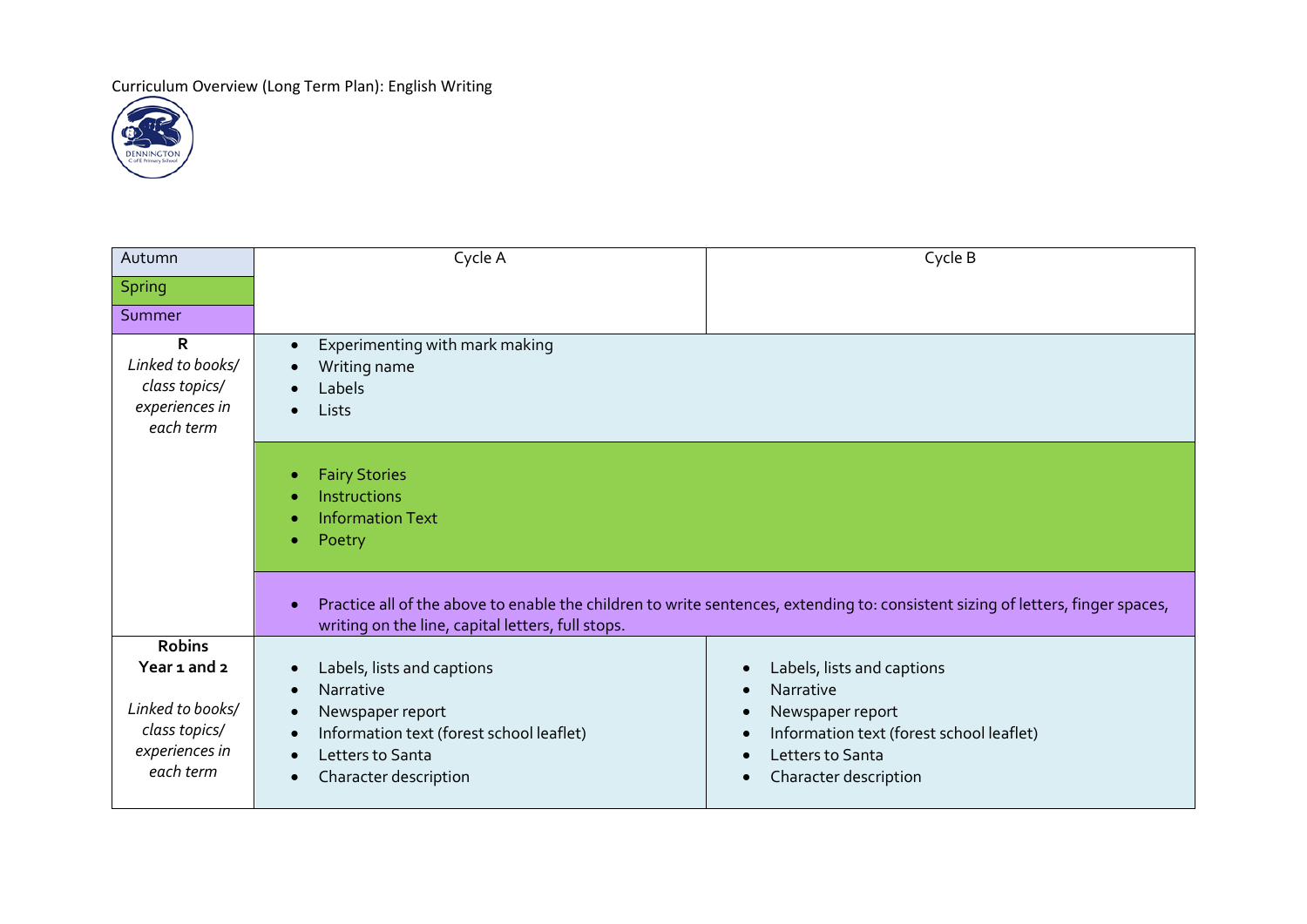Curriculum Overview (Long Term Plan): English Writing



|                       | Information poster<br>$\bullet$<br>Narrative<br>Poetry<br>Recount                                                                                                                                 | Information poster<br><b>Narrative</b><br>Poetry<br>Recount                                                                                                                                |
|-----------------------|---------------------------------------------------------------------------------------------------------------------------------------------------------------------------------------------------|--------------------------------------------------------------------------------------------------------------------------------------------------------------------------------------------|
|                       | Postcards<br>$\bullet$<br>Diary entry<br>Descriptive writing<br>Instructions<br><b>Stories from other Cultures</b>                                                                                | Postcards<br>Diary entry<br>Descriptive writing<br>Instructions<br><b>Stories from other Cultures</b>                                                                                      |
| Wrens<br>Year 3 and 4 | Narrative - Christmas Story<br>$\bullet$<br>Narrative - Life as a Roman Slave<br>Persuasion - Design a Roman product, write<br>$\bullet$<br>persuasive advert<br>Poetry - Kit Wright<br>$\bullet$ | Narrative - Viking raid<br>$\bullet$<br>Recount-trip to Anglo-Saxon village<br>Instruction - Until I Met Dudley<br>Letter - Link to Geography                                              |
|                       | Narrative - The BFG<br>$\bullet$<br>Newspaper report - The BFG<br>٠<br>Non-Chronological Report - Information page on<br>topic                                                                    | Narrative - Mr Penguin and the Lost Treasure<br>$\bullet$<br>Museum Brochure - Mr Penguin and the Lost Treasure<br>Instruction (How to Mummify an Egyptian Pharaoh                         |
|                       | Narrative - Stig of the Dump.<br>$\bullet$<br>Debate / Discussion - animal rights (table showing<br>both sides of debate)<br>Play scripts - Fairy Tale<br>$\bullet$                               | <b>Character Description - Iron Man</b><br>Diary Entry - Iron Man<br>Menu - Iron Man<br>Narrative - Iron Man<br>Non Chronological Report (history)<br>Poetry - Free Verse & poetic devices |